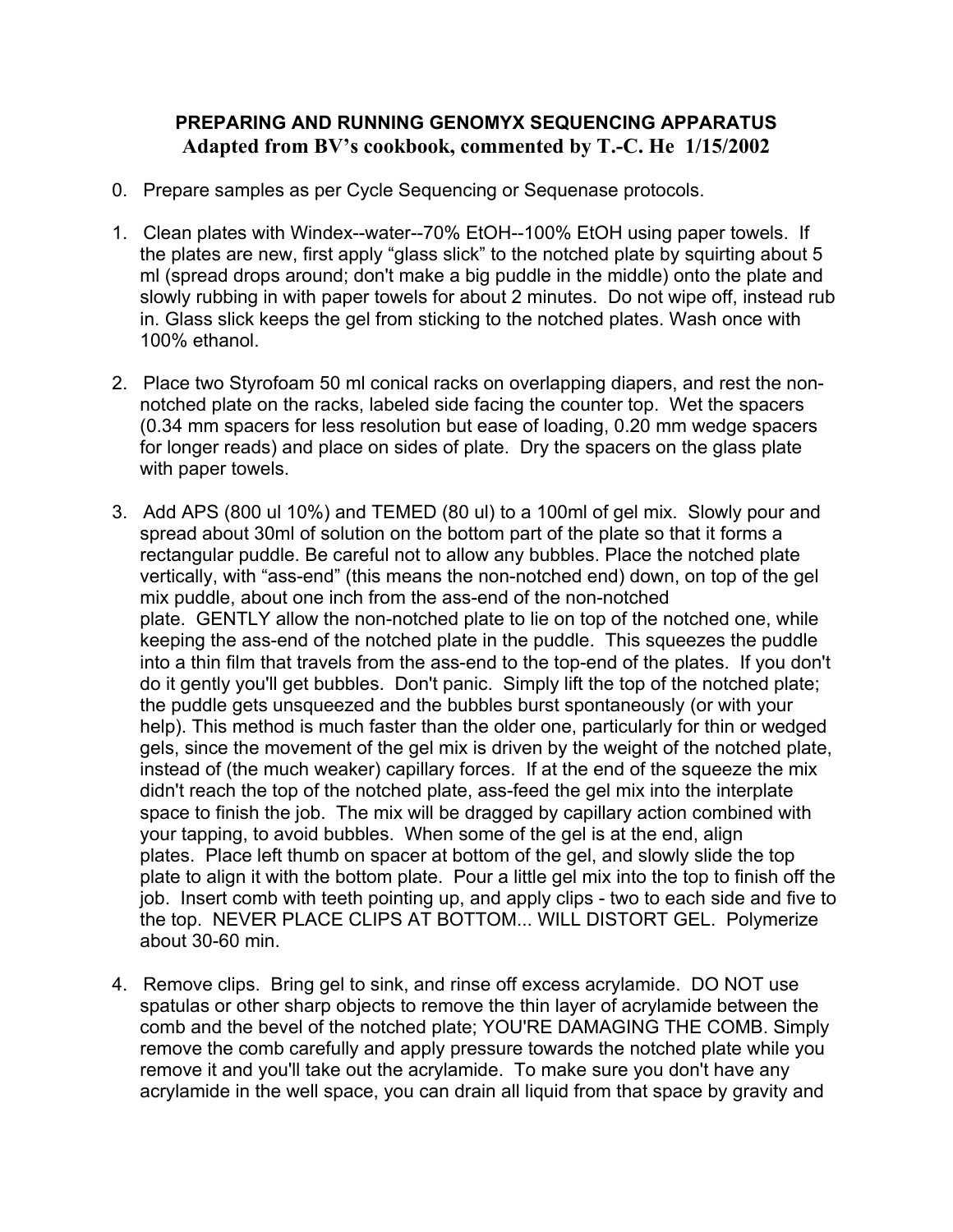use paper towels to suck off the remaining liquid by capillary action. Any "liquid bubbles" remaining usually represent pieces of acrylamide left there. You can remove them with a comb - CAREFULLY, so as not to damage the teeth. Place upper buffer chamber on the top of the gel, tightening the top clips to snugness, BUT NO MORE. If you over tighten, expansion of the plates during a hot run will cause the ears of the notched plate to break off. The top buffer chamber never leaks! Don't worry!

- 5. Place gel in GENOMYX. Turn clips on either side to secure gel in the rig. Add buffer to bottom chamber, then shove in the gasket (this serves to decrease evaporation). Add buffer to the top chamber. Use bent syringe to clear out "soon-tobe" wells. Insert comb. Attach lead to upper chamber, and assemble top to upper chamber with swing-up attachments. Denature samples at 95 degrees for 30 seconds. Load. Attach top to upper buffer chamber with swing up fasteners, and attach lead. (Note: GENOMYX gels do not need to be pre-run).
- 6. Run gel program **#12**. Input the appropriate length of run. Don't worry if you are not around... when the run ends, it begins a slow run to keep the bands from diffusing. After 8 hours, the bands will begin to diffuse. If you want to run the gel for more than 2.5 hours, it is a good idea to replace the top buffer at half-time.
- 7. Press stop. Remove the gel, still with the upper buffer chamber attached, to the sink. Remove the upper buffer chamber, allowing the buffer to run down the back of the gel. Now, go back to the machine, and run program **#60**. Press "pump," thus beginning to pump out the lower buffer chamber. Take the gel to counter, and place on diaper with the notched plate on top. Remove the notched plate by prying it up with a spatula FROM THE TOP END (otherwise you'll break the plates ears) - don't worry about destroying a few millimeters of the gel when you do this. Do not remove spacers at this point.
- 8. Place the plate with the gel attached back in the Genomyx machine, with the gel facing outside, and the top down. Close the front door of the Genomyx gently, leaving it partially ajar. Press dry. Allow drying for 10-15 minutes, until the urea is dry and crystallized. Shut off "dry," remove the gel from the machine and bring to the sink. (**Tip: if you completely close the door, it would actually take longer to dry the gel because of the limited airflow!**). Remove spacers. Place the gel (on the plate) on the rim of the sink in the following way: three corners of the plate are on the rim of the sink, and the fourth one is hanging in the air; one corner is on the distal rim (close to regular faucet), on top of a paper towel folded in three (as they come out of the dispenser) and once more; one corner is on the left rim, on top of a paper towel folded in three, and then twice; one corner is on the proximal rim; the paper towels are COMPLETELY under the plate, hanging into the sink. With this setting the plate is ALMOST horizontal, which allows the gel to withstand higher water flow. The low angle and the